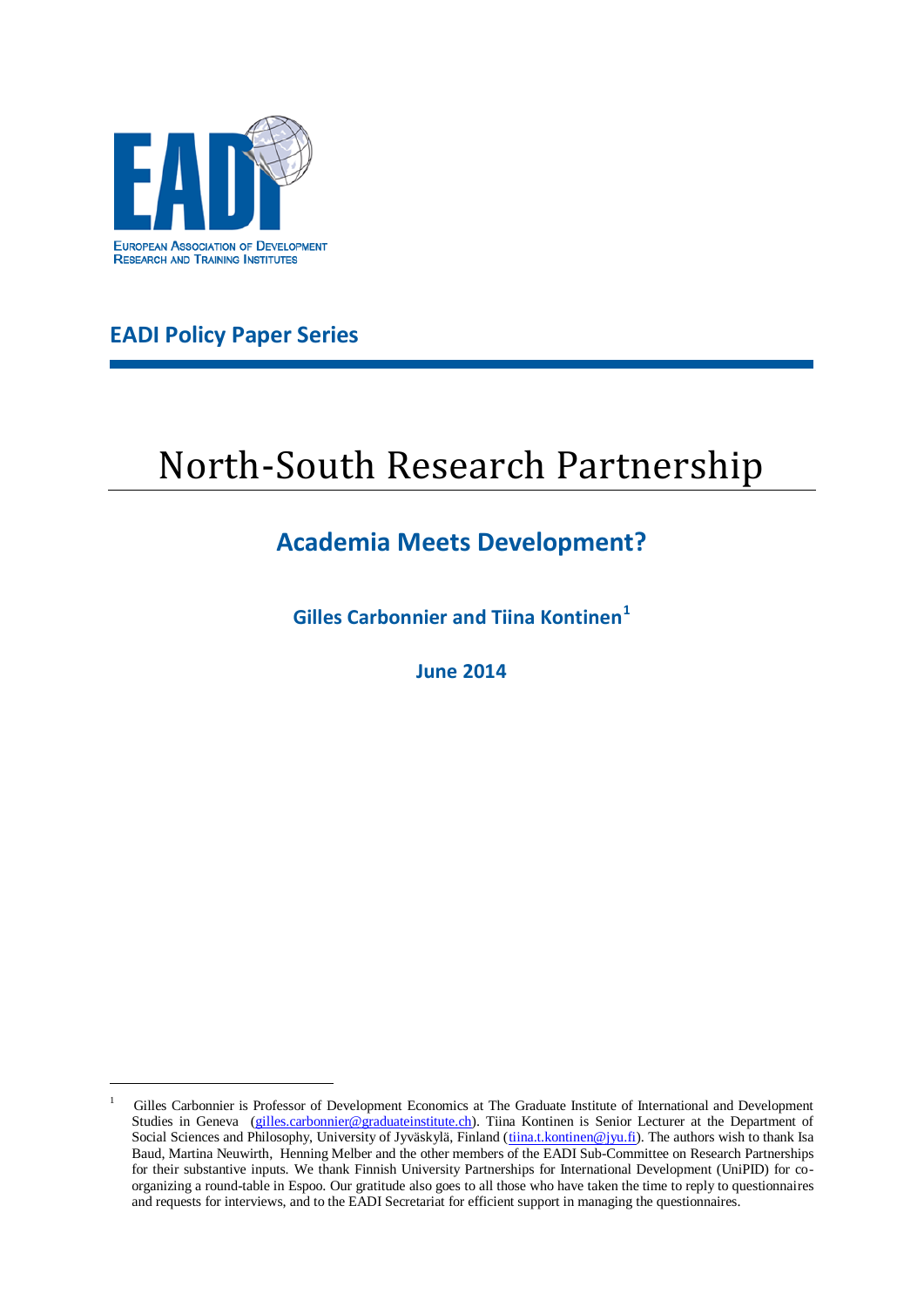### **Executive Summary**

The development research landscape is evolving fast. The analytical relevance of traditional dichotomies between 'developing' and 'industrialized', or between North and South, is waning. Our capacity to conduct relevant research on climate change, migration, global health and other global issues depends ever more on northern and southern institutions joining forces in equitable, effective research partnerships. Novel approaches are required to deal with asymmetric power relations and promote more balanced alliances.

This working paper examines recent experiences in North-South research partnerships, identifying worst and best practices. It draws on work undertaken by the EADI Sub-Committee on Research Partnerships over the past two years including an online survey, faceto-face interviews and roundtable discussions. Our findings confirm that research partnerships are not immune to the typically unequal, biased donor-recipient relations that have plagued international development cooperation for decades. Despite improvements in recent years, entrenched behaviour and enduring practices still affect the quality and effectiveness of research partnerships. Power relations influence the ability to combine capacity-building aspirations with the drive for academic excellence. Mounting pressure to publish research outcomes fast in disciplinary journals edited in the North combined with harsh competition for funding seriously limit the time and scope available to establish equitable partnership frameworks and support institutional capacities. This calls for addressing funding, knowledge and power issues in development research partnerships that involve an ever greater diversity of actors and modalities.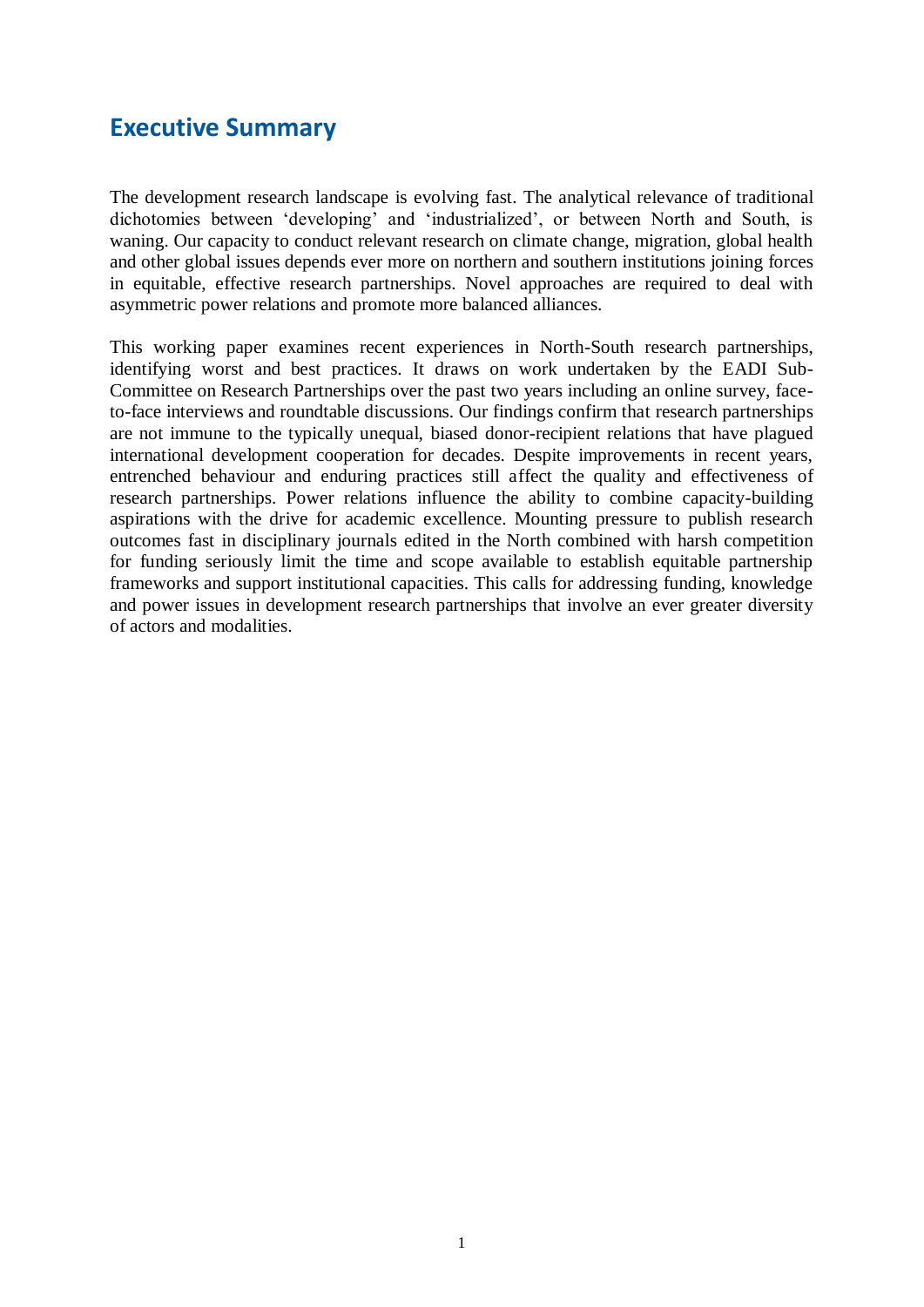|  | <b>Table of Contents</b> |
|--|--------------------------|
|--|--------------------------|

|                                                                                | 2 North-South Partnerships: Where Development Aid Meets Research? 4 |                                                                  |  |
|--------------------------------------------------------------------------------|---------------------------------------------------------------------|------------------------------------------------------------------|--|
| 3                                                                              |                                                                     |                                                                  |  |
|                                                                                |                                                                     |                                                                  |  |
| 4.1 Learning from Evolving Practices Power: Interests, Knowledge and Funding 9 |                                                                     |                                                                  |  |
|                                                                                | 4.1.1                                                               |                                                                  |  |
|                                                                                | 4.1.2                                                               |                                                                  |  |
| 4.2.                                                                           |                                                                     |                                                                  |  |
|                                                                                | 4.2.1                                                               |                                                                  |  |
|                                                                                | 4.2.2                                                               | The Devil is in the Details: Resources and Timelines  14         |  |
|                                                                                | 4.2.3                                                               | Addressing Power: Transformational Research and Global Issues 15 |  |
| 5                                                                              |                                                                     |                                                                  |  |
|                                                                                |                                                                     |                                                                  |  |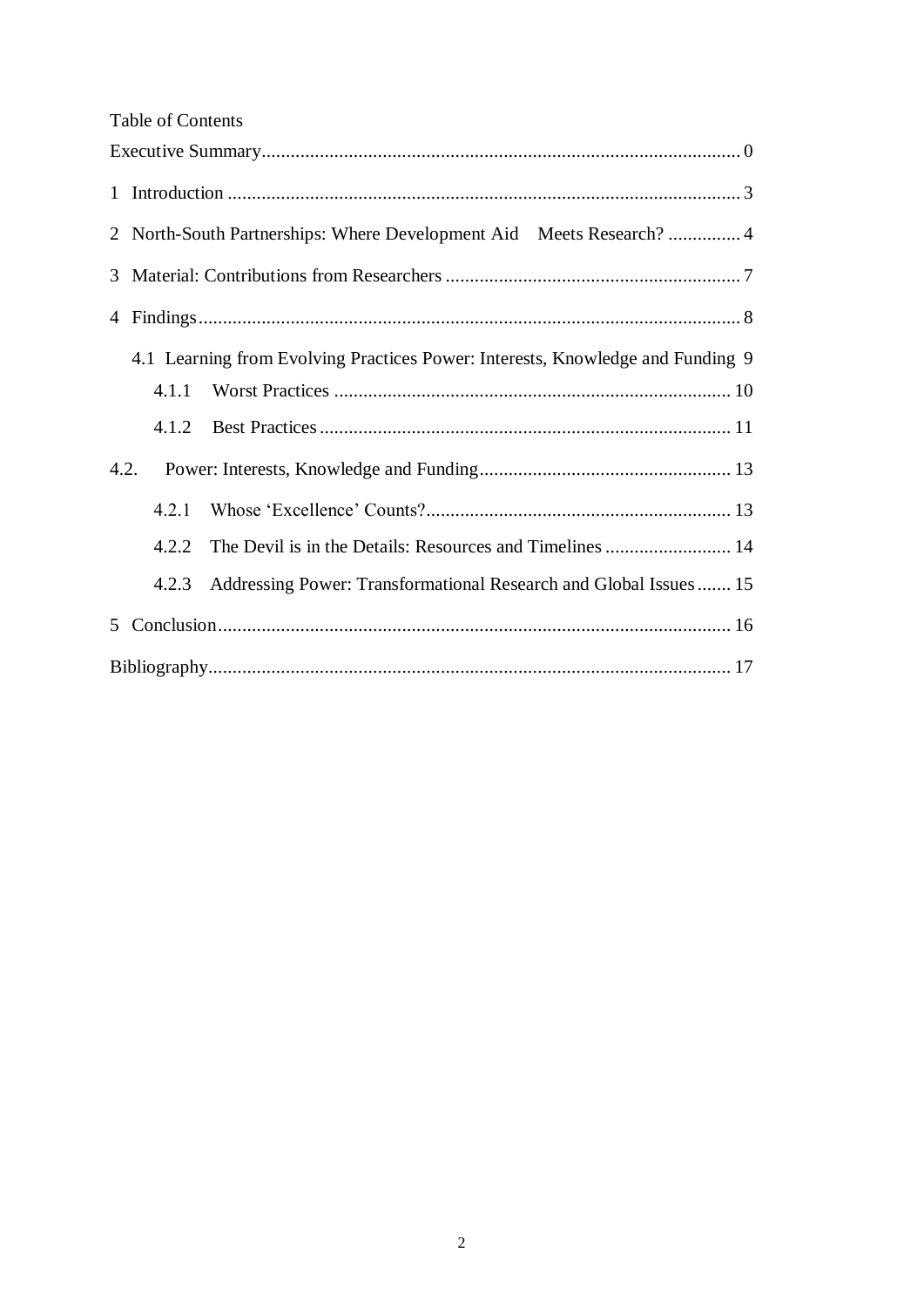# <span id="page-3-0"></span>**1 Introduction**

1

In today's polycentric world faced with pressing global challenges, effective partnerships between northern and southern research institutions have become critical to support evidencebased collective action. As new international research initiatives such as the Belmont Forum for Future Earth<sup>2</sup> illustrate, global sustainability challenges involve issues that transcend national borders and epistemic communities. Policy-relevant research requires the participation of a wide array of actors including civil society, business as well as aid and research funding agencies. Research areas typically encompass issues such as climate change, migration, food security, illicit financial flows, water and energy, inequality and exclusion, i.e. global problems that have direct and dire impacts in low- and middle-income countries. Transformational research requires effective research partnerships that move away from the former philanthropic, paternalistic relationships.

The development research environment is rapidly changing. The analytical relevance of traditional dichotomies between 'developing' and 'industrialized', or between North and South is waning. Development agents include a growing myriad of actors beyond those traditionally involved in international development cooperation such as mass media, the security sector, and academics from an expanding range of disciplines. This calls for reconsideration of the principles and modalities underlying North-South research partnerships.

The very notion of *partnership* itself lies at the heart of today's aid effectiveness debate. Beyond an instrumental concern according to which ownership and mutual accountability can enhance partnership outcomes, there is a strong normative discourse in favour of fairer and more transparent relationships in international cooperation in general, and in research partnerships in particular (Upreti et al. 2012). The latter are far from immune to the tensions and conflicts permeating unequal power relations accruing from unequal access to funding, knowledge and expert networks.

This paper examines recent trends practices and challenges related to North-South research partnerships. It draws on a study undertaken by the Sub-Committee for Research Partnerships of the European Association of Development Research and Training Institutes (EADI) in 2012-2014. We present the outcome of questionnaires, semi-structured interviews and discussions in seminars and roundtables that dealt with the perceptions of researchers and funding agencies.

The following section discusses the concept of partnership in the context of development cooperation. We then present the study results by focusing on best and worst practices and analyse the most critical issues related to funding, power and knowledge in research partnerships. To conclude, we discuss policy implications for funding agencies and schemes.

<sup>2</sup> See [http://www.worldsocialscience.org/activities/scientific-programs-and-networks/global-environmental](http://www.worldsocialscience.org/activities/scientific-programs-and-networks/global-environmental-change/alliancebelmont-forum/)[change/alliancebelmont-forum/](http://www.worldsocialscience.org/activities/scientific-programs-and-networks/global-environmental-change/alliancebelmont-forum/) (last accessed on 3 June 2014)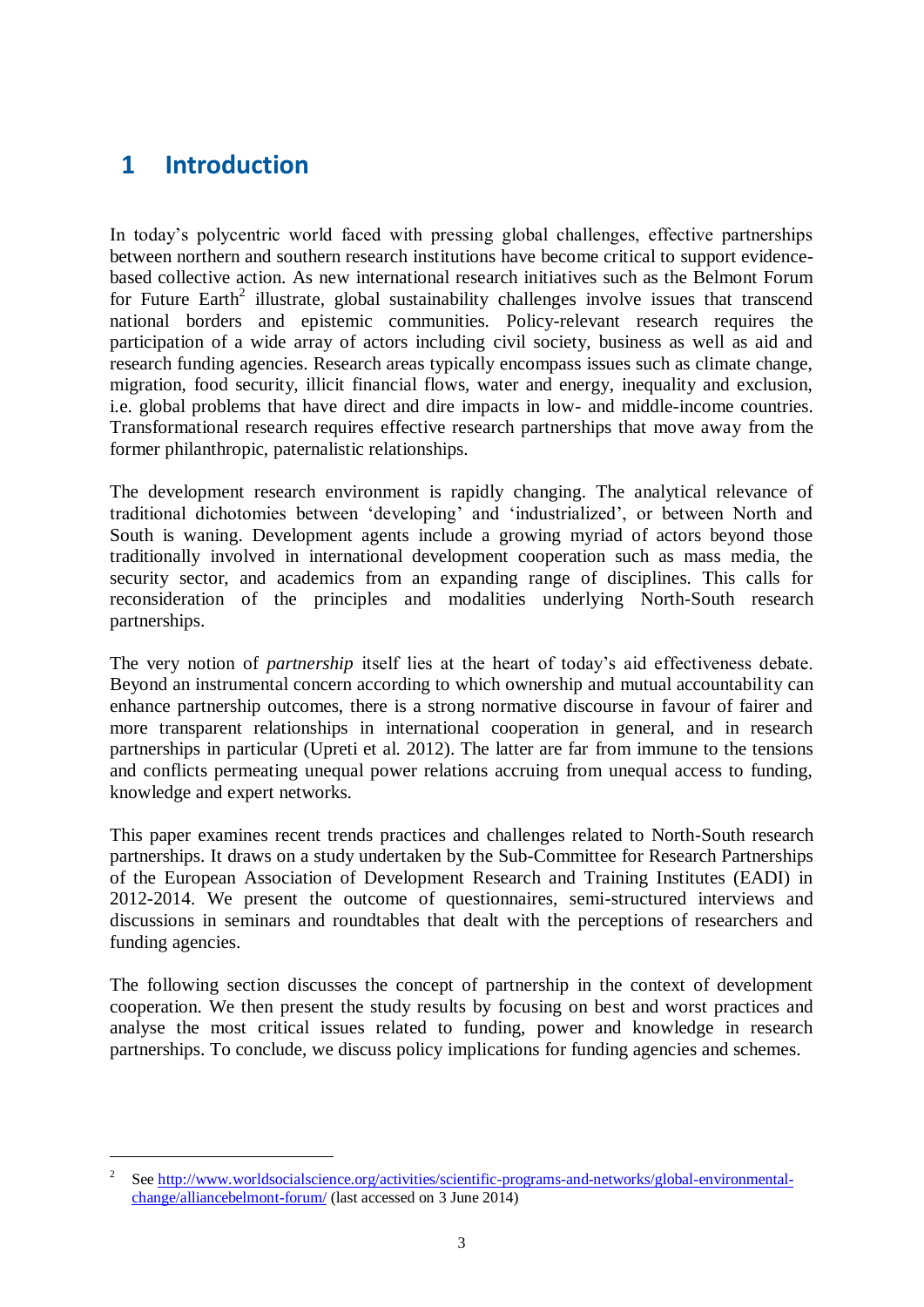# <span id="page-4-0"></span>**2 North-South Partnerships: Where Development Aid Meets Research?**

"*I think that most of the contemporary legends on partnerships tend to stress very common sense criteria that the decisions should be made democratically, there should be transparency in the use of money … This is common sense. It is surprising someone has to write it down.*" (Helsinki Roundtable, 14 November 2013)

This excerpt from a roundtable held at the Nordic Development Research Conference 2013 reflects a simple idea: the ingredients of effective North-South research partnerships are obvious and there is no need for long discussion. Scholars in development studies might easily agree since the notion of effective, equal partnerships is by no means novel in development discourse (Robb 2004; Brinkerhoff 2002). Already in 1969, the Report of the Commission on International Development entitled 'Partners in Development' (Pearson Report) called for novel ways of structuring the donor-recipient relationship. It suggested framing the relationship as a "new partnership based on an informal understanding expressing the reciprocal rights and obligations of donors and recipients" (Pearson 1969: 127-128). It insisted on a clear division of labour, based on negotiated objectives, to meet the needs of both donors and recipients. Thirty years later, the Development Assistance Committee's (OECD/DAC) policy document 'Shaping the 21st Century: The Contribution of Development Co-operation' (OECD 1996) stressed the centrality of partnerships as a novel development paradigm once more. The policy document argued for a more equal donor-recipient relationship. It underlined the increasingly important role of recipient countries in development whereby "development co-operation does not try to do things for developing countries and their people but with them" (ibid.: 139).

Today, the notion of partnership in North-South relationships remains the backbone of international development cooperation, as reflected in aid effectiveness principles, in the post-2015 debates, and in the global public goods agenda. The very notion of North-South partnership has turned into yet another development buzzword (Cornwall 2007). Virtually everyone seems to agree with it in principle, but actual practice shows that implementing equitable partnerships is difficult: money flows tend to determine decision-making and actual division of labour.

Two main arguments have been put forward to account for the persistence of the partnership paradigm over the past decades (Mancuso Brehm 2004: 18; Brinkerhoff 2002: 17; Fowler 1998). The first, normative or solidarity-based view argues for equal partnerships since such balanced relationships are valuable in and for themselves. The second, functional or pragmatic argument connects partnership with the achievement of development objectives. It states that equal partnerships offer the best means to effectively meet development objectives in a sustainable way and help manage development projects more effectively. We contend that both arguments can be found in the sphere of research partnerships as well. The functionality argument is exemplified in the idea that contemporary research challenges and adequate knowledge production cannot be realised without North-South research partnerships. The normative argument focuses on equal rights, as well as access to and merit from research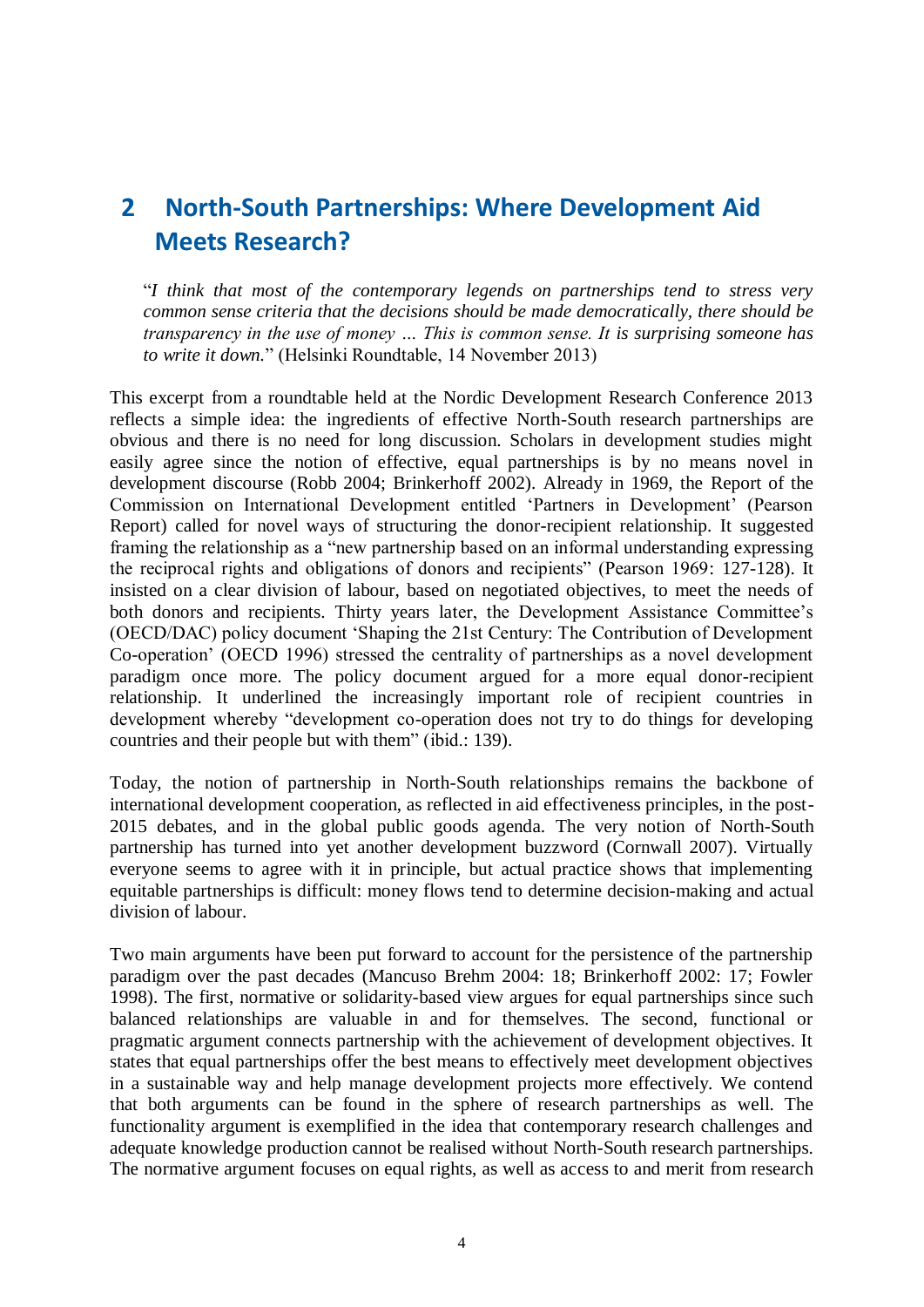even if equal partnerships may sometimes impinge on maximising research efficiency or 'excellence' in the short term.

The development literature contrasts partnerships with donor-recipient relationships: partnership is promoted as a shift towards better, more valuable relationship (OECD/DAC 1996; Lewis 1998). Conversely, the donor-recipient relationship is clearly connected with the flows of money and is implicitly embedded in power relations. The donor sets the agenda and provides the funds to the recipient with a set of rules, accountability mechanisms and an oversight right. In a post-colonial context, such relationships are equated with paternalism and patronage (Lewis 1998; Eriksson-Baaz 2005): a weaker partner requires guidance and help from the stronger in a spirit of paternal care. In connexion with a colonial trusteeship, the donor seems to know what is best for the recipient and acts accordingly (Cowen and Shenton 1996; Kontinen 2003; Gould 2005). The idea of trusteeship might be inherent in 'capacity building', which echoes the colonial enterprise of 'civilizing' the South which has to 'catch up' with the North before equal partnerships can be seriously envisaged. Irrespective of where the cursor lies, international development cooperation has consistently been under fire from critics of different ideological leanings, be they neo-liberals, populists or neo-marxists (Carbonnier 2010).

Notwithstanding the frequent uni-directional funding flows, moving towards partnerships implies a change in the North-South power constellations. 'Genuine partnerships', called for by some authors, should be based on mutual dependency rather than on the assumption that one party needs support from the other (Fowler 1998; 2000). Trust and network constellations should replace trusteeship, control and hierarchical relations (Ashman 2001; Kontinen 2007). In addition to the notion of trust, partnerships should be based on the principles of equality, mutuality, reciprocity and respect (Fowler 2000; Mancuso-Brehm 2004: 21). Two or more parties enter into a collaboration to meet each other's needs (Hately 1997: 6–7; Hauck and Land 2000) based on agreed objectives and shared values. Partnerships imply a commitment to long-term interactions (Fowler 2000: 3). The values or principles should include transparency and mutual accountability with due regard to each party's political, economic, cultural and institutional contexts. This actually applies, in our view, to any partnership, going beyond the case of North-South partnerships. Yet, specific power constellations within the development aid industry mean that this discussion keeps spurring vivid debates.

In North-South research partnerships, academia meets the international development habitus and heritage. Northern and southern research institutions have to deal with the requirements of both the research and development communities (e.g. Hossain and Huagie 1999; Upreti et al. 2012). The emphasis on peer-reviewed papers and publication rankings has increased the pressure on academia, including funding criteria for research institutions that increasingly establish indicators such as the number and impact of publications. This provides an incentive for northern research institutions to seek collaboration with well-established (usually western) foundations rather than to engage in complex partnerships with southern partners involving capacity-building components. The tensions between short-term recognition of academic excellence and longer-term capacity-building objectives lie at the heart of the North-South research partnership debate.

For several decades, the nature of social relationships in research partnerships had not been explicitly addressed. Yet, with increased capacities in and resistance from the South, both researchers and donors have come to pay more attention to the quality of the relationship at different stages, from initial research ideas to negotiating the terms of collaboration, conducting research and disseminating the results (see Box 1 for examples of Dutch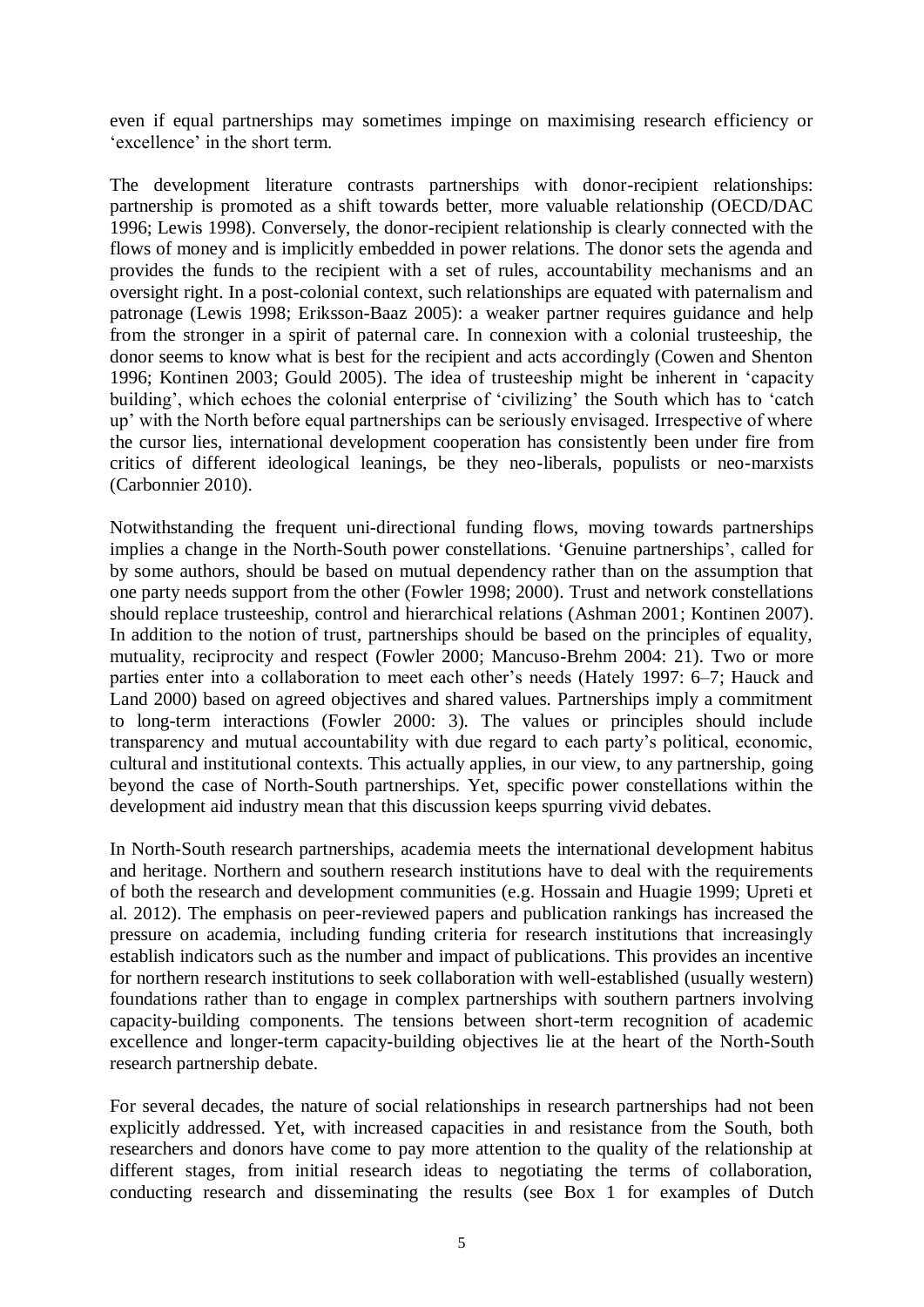partnership programmes). Since the turn of the Millennium, guidelines and principles for effective and equitable partnerships provided by Western countries such as the Swiss Commission for North-South Research Partnerships<sup>3</sup> illustrate such trends. The 'Appear' programme of the Austrian Development Cooperation<sup>4</sup> provides an attempt to reverse the power relationship from the outset: the funding call is open to southern institutions which then have to select suitable northern partners. Dutch programmes also implemented such principles in the 1980s and 1990s, under the inspiration of the then Dutch Minister of International Cooperation, Jan Pronk.

#### **Box 1: Example of Dutch North-South Research Partnership Programmes**

The government of the Netherlands has long stimulated North-South research partnership programmes; these have included the Indo-Dutch Programme on Alternatives in Development (IDPAD) with India (1980-2005), the South Africa Netherlands research Programme on Alternatives in Development (SANPAD), and four Multi-annual, Multi-disciplinary Research Programmes (MMRP) with partner countries in Asia, Central America and Africa. This box draws out lessons learned from developments in the IDPAD and SANPAD programmes in terms of equality in participation, agenda setting, financial distribution, capacity building and accountability.

The IDPAD built combined Indian-Dutch research partnerships around topics set by a joint academic committee. In each phase main themes were scoped by senior researchers on both sides to set an initial agenda, after which consortia could put in their own proposals which were assessed by combined Indian-Dutch panels. In the course of the programme, societal panels consisting of NGOs and policy makers assessed the societal relevance of each proposal in addition to the scientific assessment made. Although initially this met resistance within the academic community, this model has now been widely introduced in the Dutch National Science Funding organization NWO.

The first phase showed skewed financial distributions related to very different salary levels between both countries; this changed by allocating more equal portions to consortia partners. Bureaucratic difficulties were overcome by separating the budgets between Indian and Dutch institutions so that they could deal with their own bureaucracies effectively.

The SANPAD added supportive measures for researchers putting in proposals to the programme. Proposal writing workshops and a guide for supervising PhD research became integral part of the programme context. The office of SANPAD was also moved to South Africa itself, to ensure greater accessibility and accountability to the academic community in South Africa.

A final lesson learned concerned the necessity for long-term investment in such programmes with partner countries to ensure their legitimacy in the academic community in the countries concerned, the establishment of networks between academics and cohorts of younger researchers over time. Such programmes should preferably run between ten and twenty years to provide this kind of long-term impact.

1

<sup>&</sup>lt;sup>3</sup> See:<http://www.kfpe.ch/11-Principles/> (accessed on 27 May 2014).

 $4$  See : [http://www.appear.at/appear\\_infos/](http://www.appear.at/appear_infos/) (accessed on 3 June 2014)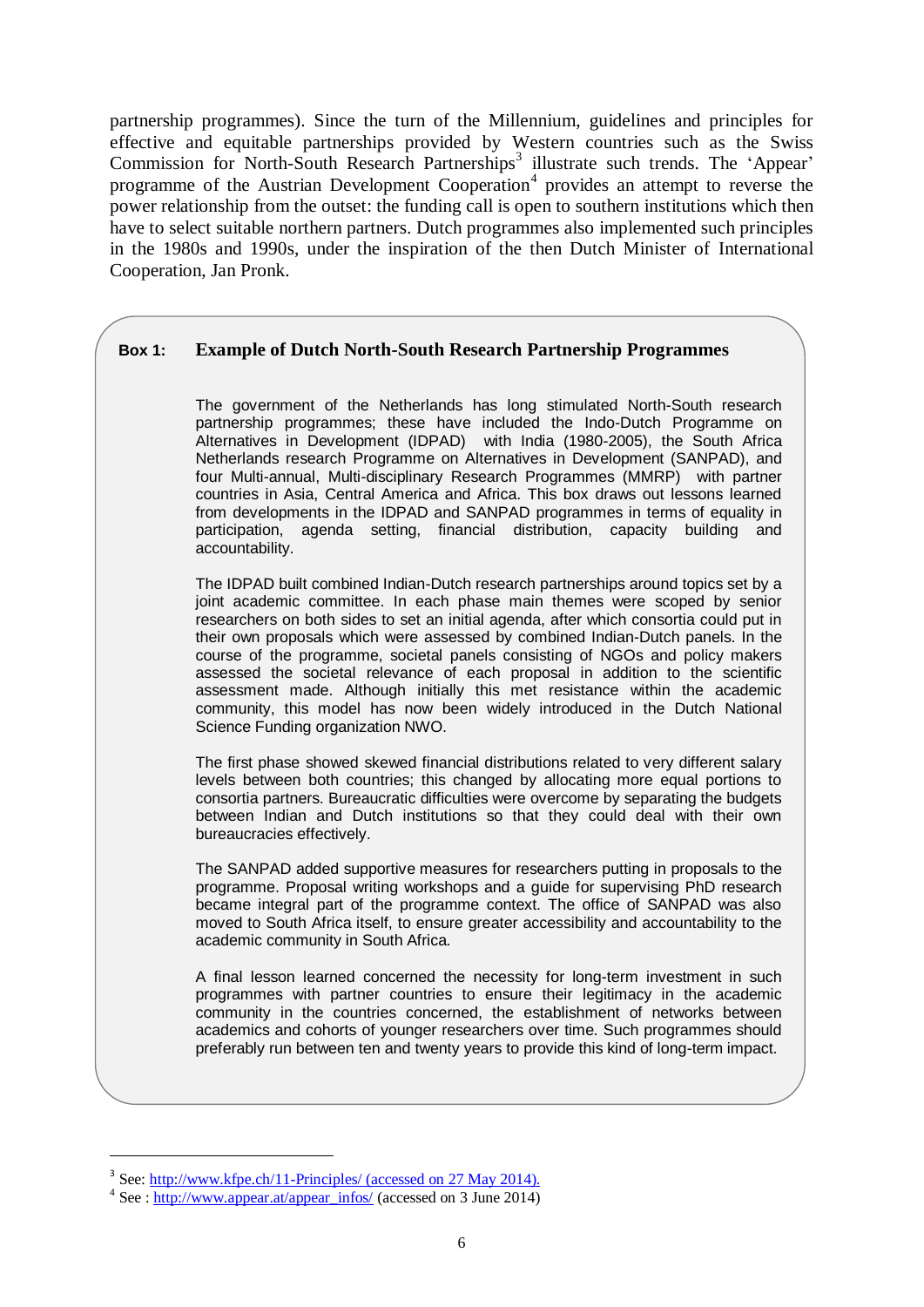Even if such moves have put the question of equal partnerships firmly on the agenda, research institutions in low and lower-middle-income countries continue to suffer from disadvantages that too often exclude them from the latest scientific production. Lack of resources to subscribe to expensive journals and acquire books are often combined with weaker national and regional scientific foundations and limited possibilities to attend international conferences. Research collaboration can hence be conceived as a way to reduce the exclusion of the South from global knowledge systems (Baud 2002). However, the more northern institutions put an emphasis on publishing numerous articles in renowned journals for their own survival, the weaker the incentive to invest in building effective partnerships that contribute to capacity building and inclusion. Baud (ibid.) suggested to perceive research as a global public good, which should be accessible to everyone. Secondly, southern research institutions should participate in the agenda-setting currently steered by international agencies. The objectives set by northern institutions often pursue a strictly scientific avenue while international aid agencies stress policy relevance and southern institutions practical implications. Thirdly, it is necessary to identify the impact of 'institutional preconditions' such as current public debates and overall working environments in the South that shape the relationship. Last but not least, attention must be paid to the partnership structures and processes, including outcomes in terms of knowledge, capacity building and potential brain drain/gain (see also Bradley 2007 for a literature review on research partnerships).

To conclude, North-South research partnerships are located at the intersection between the scholarly and development worlds. Northern research institutions may have to factor into the equation capacity-building objectives and normative issues related to inclusion of southern partners into global knowledge systems. At the same time, the typical challenges of development related to power, paternalism and trusteeship are often novel for researchers, be it at the conceptual level, or with regard to financial management, task performance, decisionmaking and dealing with different cultural conventions at the practical level. It is also a challenge for bilateral and multilateral development aid agencies to integrate researchers' requirements related to scientific excellence, research pace and publications.

The next section turns to an enquiry into the current concerns and suggestions of different stakeholders involved in such partnerships, be they northern or southern scholars and researchers, or representatives of aid and research funding agencies.

## <span id="page-7-0"></span>**3 Material: Contributions from Researchers**

In exploring the state-of-the-art in North-South research partnerships, we went through an iterative data collection process utilizing a variety of methods. In order to map current practices, we first conducted a web-based survey among members of the European Association of Development Research and Training Institutes (EADI) likely to have gained experiences with such partnerships. In parallel, we reviewed the relevant literature including recent assessments of partnerships by southern researchers themselves (e.g. Upreti et al. 2012). On that basis, we developed a template for in-depth, semi-structured interviews with key informants having an extensive experience in North-South research partnerships. Last but not least, we organized two roundtable discussions at development research conferences to get further inputs on the basis of initial findings.

More concretely, the survey questionnaire was sent electronically by the EADI Secretariat to approximately 150 institutional members of the network in October 2012, with a response rate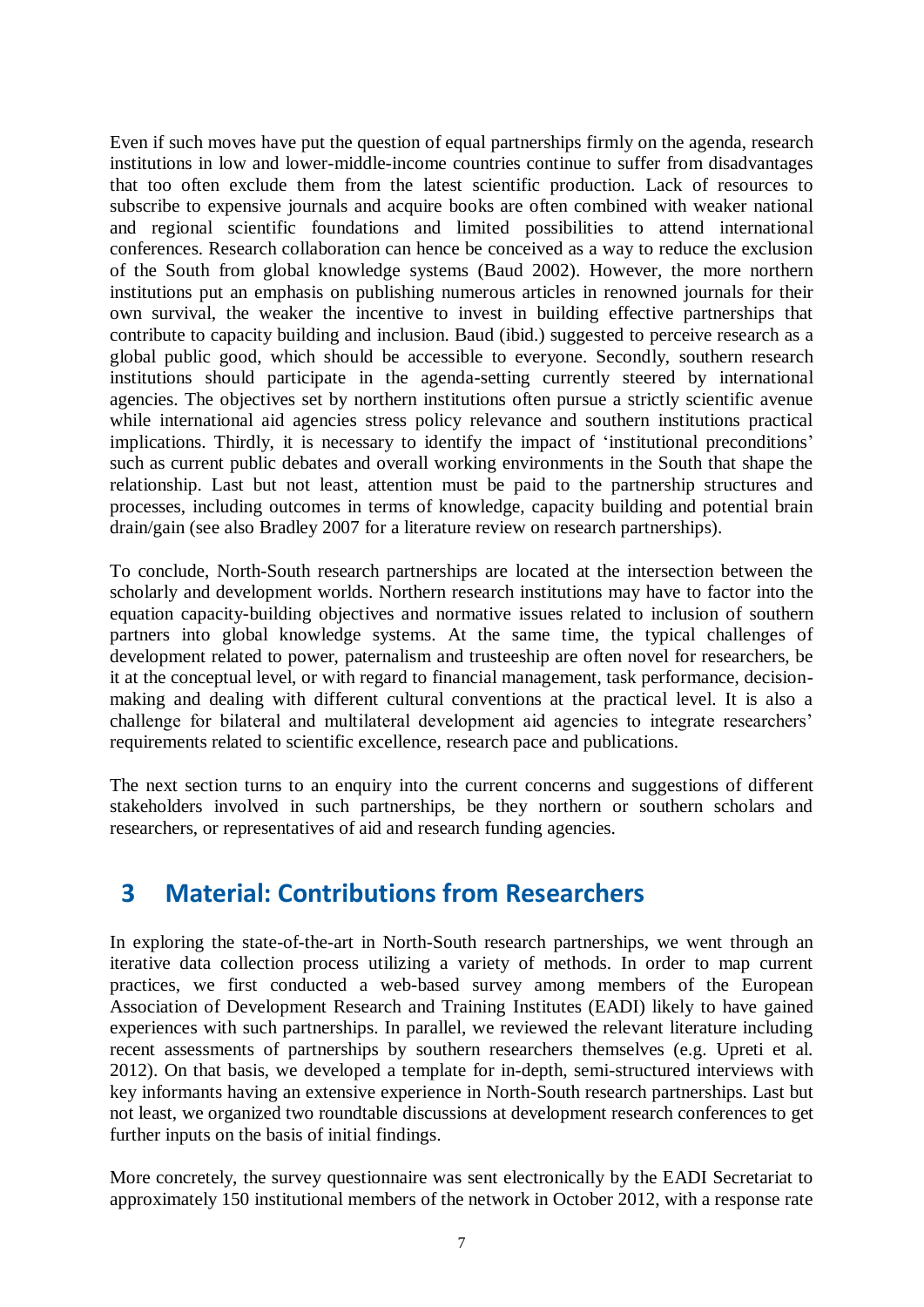slightly over 20%. Thirty respondents filled in the questionnaire while four more sent specific comments outside the survey template. The respondents cover a very diverse universe of research topics with partnerships sometimes involving development aid organizations in addition to research institutions. There is also a great diversity in the time horizons and intensity of partnerships involved. In order to delve deeper into specific partnership dynamics, we conducted 15 semi-structured interviews with informants who had been managing North-South research collaborations and reflect the diversity of stakeholders involved (the interviewees were granted anonymity). The questions revolved around experiences of and major changes in framing partnerships over last two decades with examples of good and worst practices as well as emerging principles and guidelines. The interview template dealt with all major partnership phases: partner identification and selection, objective setting, conducting the research, reporting and disseminating the results. The interviews were recorded and transcribed, or recorded on the basis of notes taken during the interviews. Interviewees included southern and northern researchers as well as representatives of funding institutions.

Initial results were presented and debated in the context of two roundtables, first at an EADI Director's meeting held at the University La Sapienza in Rome on 5 November 2013, and then at the Nordic Conference for Development Research in Espoo, Finland, on 14 November 2013. The latter dealt with three lead questions: identifying best and worst practices in North-South research partnerships; combining academic excellence and capacity building; and defining appropriate funding schemes. Two participants represented southern research institutions, a third one a northern institution and a fourth one a funding institution. The discussion was recorded and transcribed, and additional ten conference participants with experience of North-South partnerships filled in a questionnaire with open questions.

# <span id="page-8-0"></span>**4 Findings**

"*The set-up is still unequal. Competition for funding in the North has become harder and harder. The competition means increasing need to focus on academic results instead of allocating time on capacity building*." (Questionnaire in Nordic conference)

Our findings focus on research partnership practices, funding modalities and, implicitly, on the power relations that permeate such collaborative arrangements. Overall, responses in the survey questionnaire hint at the fact that research partnerships often start right, but tend to end up poorly. When research partners submit a proposal for funding, terms of reference tend to be clearly laid out, with responsibilities relatively clearly allocated. Objectives are often set in a collaborative manner. But as research projects draw to a close, it seems more difficult to get all partners to be equally involved in the publication and dissemination of the outcomes and in seeking policy impact.

The survey shows that the role of the southern partners is often still primarily limited to collecting data in the context of country case studies, and linking up with domestic policy debates. Northern partners, on their part, usually play a leading role in cross-country analysis and synthesizing the outcomes in academic publications. This may partly result from diverging agendas and interests between northern and southern institutions: some interviewees noted that southern institutions remain primarily interested in national and local issues and do not easily take a lead role in addressing global issues. Yet, in-depth interviews suggest that recent collaborations tend to become less 'paternalistic' and southern researchers are being considered as partners for the international research agenda. Changes in the working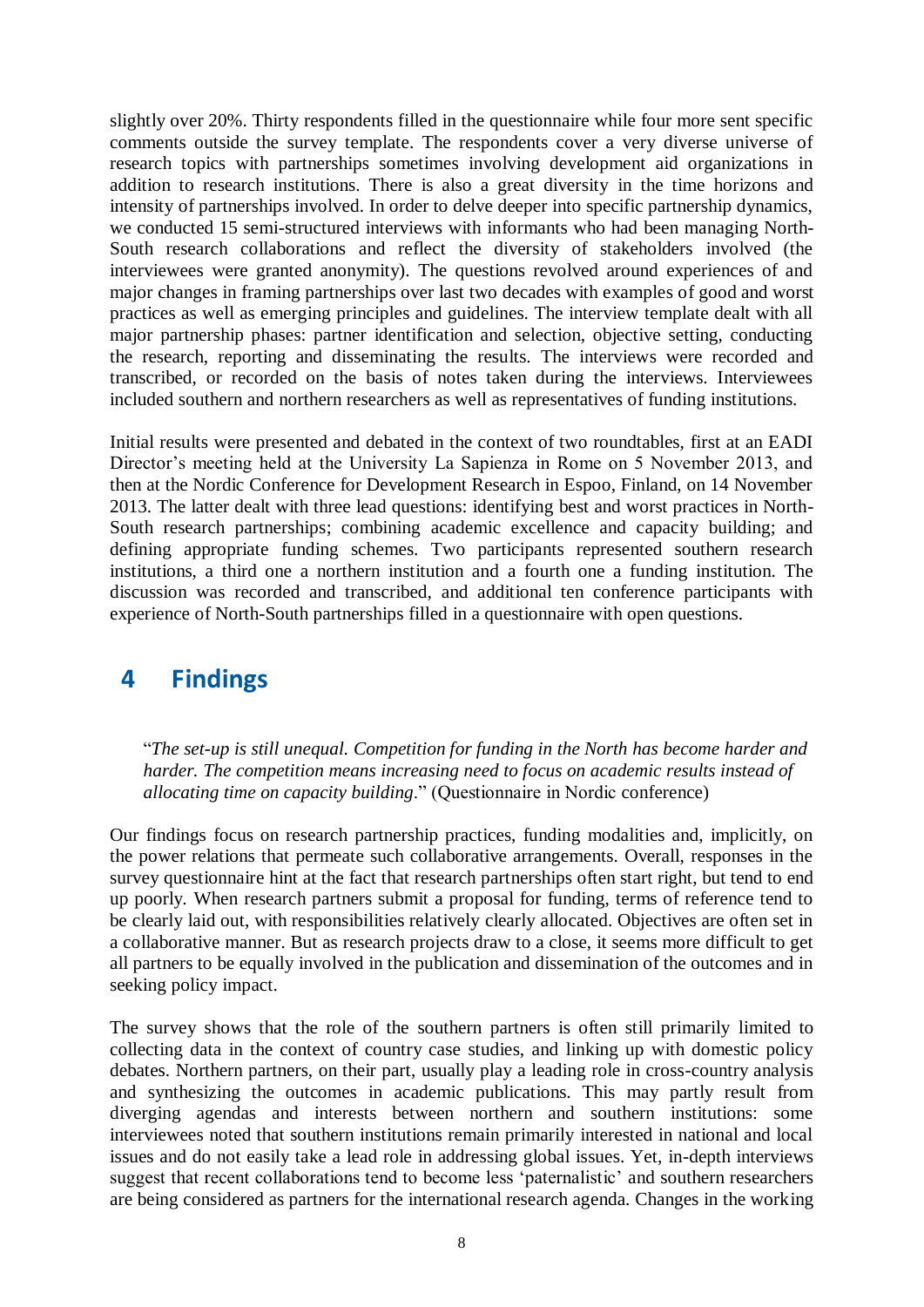environment have also had a major impact. The rapid spread of new information and communication technologies (ICTs) opens opportunities for southern researchers to access information and to maintain frequent, real-time communication with northern partners.

Southern partners have gained instant access to information about funding calls, whereby they can play a more active role on the international scientific research market. There has been an increase in research capabilities in many countries, for example with a growing number of returning post-doctoral students who have the ability to supervise PhD students in their home countries.

Overall, collaborative North-South research projects still tend to favour supporting southern researchers individually, but neglect broader institutional support that would be essential to enhance autonomous research capabilities of southern institutions. This being said, exclusive training in the North is giving place to training in – and support to – universities in the South, including enhanced South-South cooperation. A few donors have taken steps to support southern institutions in taking more of a lead role in programme coordination. Research centres in emerging economies and, more broadly, middle-income countries have built regional champions that set standards for research excellence at regional levels. It was nevertheless conceded that funds were sometimes used by individual researchers even in cases where they were meant to benefit first and foremost institutions.

Equality in partnership is generally considered critical not only from a normative viewpoint, but also more pragmatically with regard to the effectiveness and success of research aiming at addressing global public 'bads', i.e. transformational research aimed at power and policy change. Equality is seen as conducive to ensuring contextual relevance and sustainability. From a normative perspective, equality has been stressed as 'a core principle of sound partnership' that should be a guiding principle when it comes to development research: "Without equality many northern scholars would be preaching what they don't practice."

Yet one interviewee stressed a recent evolution whereby the central argument of 'fairness' gave place to other, less paternalistic, principles involving sharing tasks, risks and responsibilities and giving priority to result-oriented, effective and sustainable partnerships. This is however not yet the case in all instances, as reflected by another southern respondent who highlighted: "In my research partnership, I was not able to influence much, the setup was very colonial and unequal and my criticisms towards this created problems for me." Several interviewees recognized that achieving more equal relations in partnership remains fraught with difficulties because of de facto weaker capacities in the South, or because of the gap between a pressure to rapidly publish results in internationally-recognized journals in the North in English language as opposed to a wish to disseminate and 'socialize' the research output in national language(s) at the local, national and regional levels in the South.

### <span id="page-9-0"></span>**4.1 Learning from Evolving Practices Power: Interests, Knowledge and Funding**

Talking about best practices has become routine in development circles in the name of organizational learning, benchmarking and effectiveness. Despite being the flipside of best practices, worst practices are too rarely debated, all the more that they arguably provide useful lessons for learning how to avoid them. We thus opt here to start with worst practices before turning to best ones.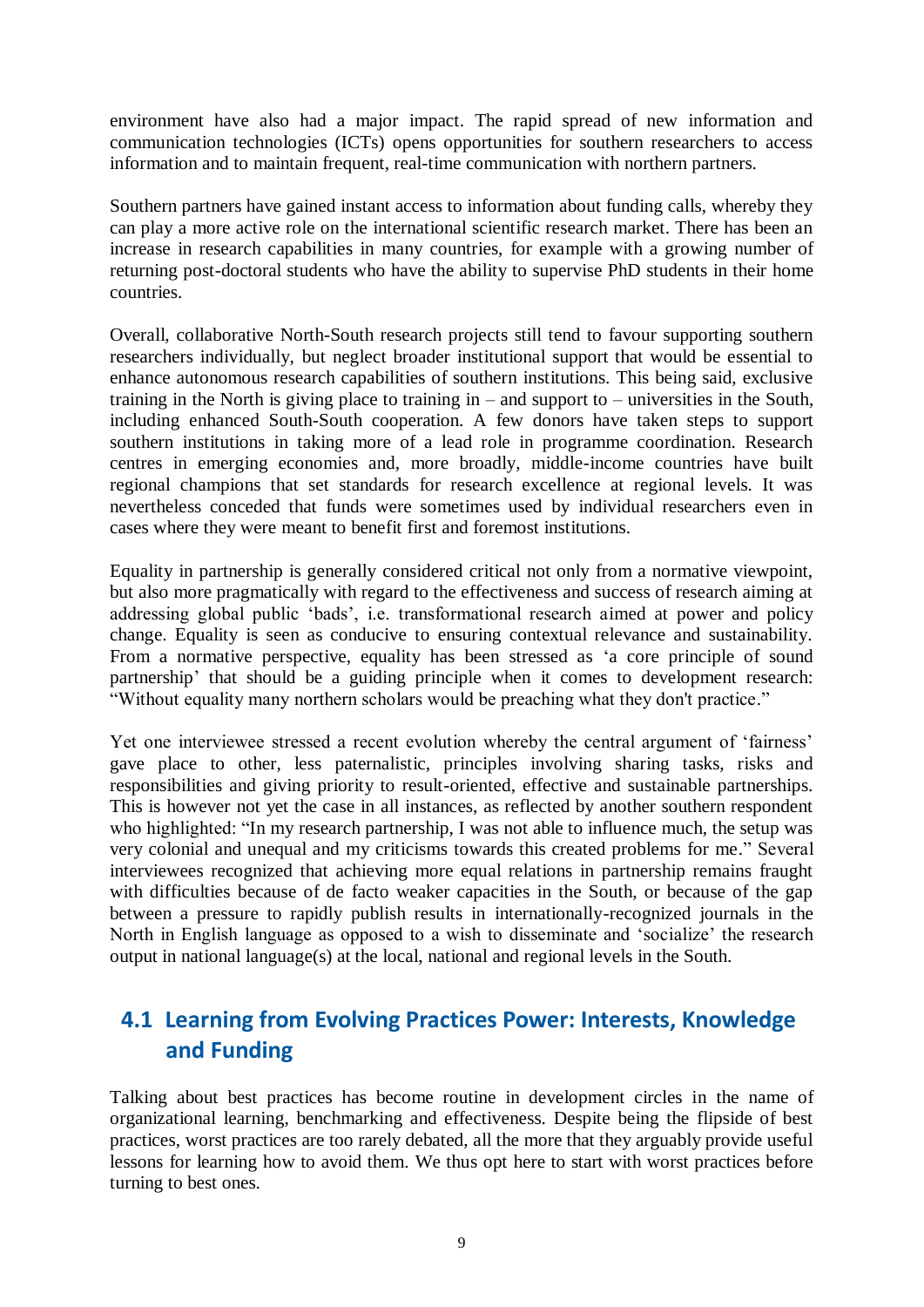#### <span id="page-10-0"></span>**4.1.1Worst Practices**

Respondents to the first survey questionnaire did not identify many worst practices. A few of them hinted at the risk of diverting southern partners' research time and energy to focus on the northern partners' thematic concerns and priorities, resulting in low commitment levels from Southern partners. Another risk appears to be that the research agenda ends up being dictated by development aid agencies for their own purposes. Another respondent mentioned that time pressure to wrap up and publish papers may lead to disseminating outcomes while results from field research have not yet been consolidated or properly analysed. A key problem identified is that once southern researchers have experience in international research projects, they end up as consultants for multilateral and bilateral agencies rather than becoming active in strengthening tertiary education and training the next generation of researchers in their home country.

In-depth interviews, roundtable discussions and additional questionnaires provided more light on worst practices. To start with, when defining the research agenda, some respondents mentioned the "unilateral dictation" and "pre-determination" of the research agenda by northern partners and funding agencies that "set the terms of research, the topic to be investigated and the methods to be used." This leads to implementing research activities along "northern perceived quality" with little input from southern partners with regard to research design and implementation. In some instances, only the northern institutions were aware of the funder's guidelines and expectations, de facto excluding southern partners from the planning phase and often leading to southern partners becoming implementers of a northern agenda. The consequence of very unequal planning is that southern researchers are rarely leading authors in international publications. Such practices were considered to reproduce the inequalities in knowledge production. As put by one respondent to the questionnaire administered during the Nordic Conference, this is "extremely frustrating for the southern researchers, and very rude of the northern ones."

In the planning and implementation phases, worst practices may further result from intercultural communication problems and a lack of understanding from Northern researchers for the local context. A speaker at the Nordic Conference roundtable narrated: "We actually had one project where the leader was a well-established professor who had no sense of the context. So, in the end, I had to try to keep people together and say: 'let us try to understand where he is coming from.' Fact was that he did not have much experience in other environments."

Gaps in negotiation styles were seen as hindering the production of shared conclusions and views, in particular when it would require questioning and challenging the pre-defined agendas. According to the above-mentioned narrator, the difficulties with regard to open negotiations were often also results of the "African way of face-saving and tendency to communicate indirectly." The lack of familiarity with different cultural conventions and styles on both sides was thus considered one reason leading to worst practices.

Even if relationships in a partnership are defined formally and are defined to be equal, informal hierarchies tend to be established in the course of projects. Knowledge about informal hierarchies is therefore considered to be very important, as those hierarchies are often critical for the success or failure of a research partnership.

Beyond strategic planning, practical arrangements may further hinder fruitful collaboration. Travelling arrangements, workshop organization, transfers of funds, administrative reporting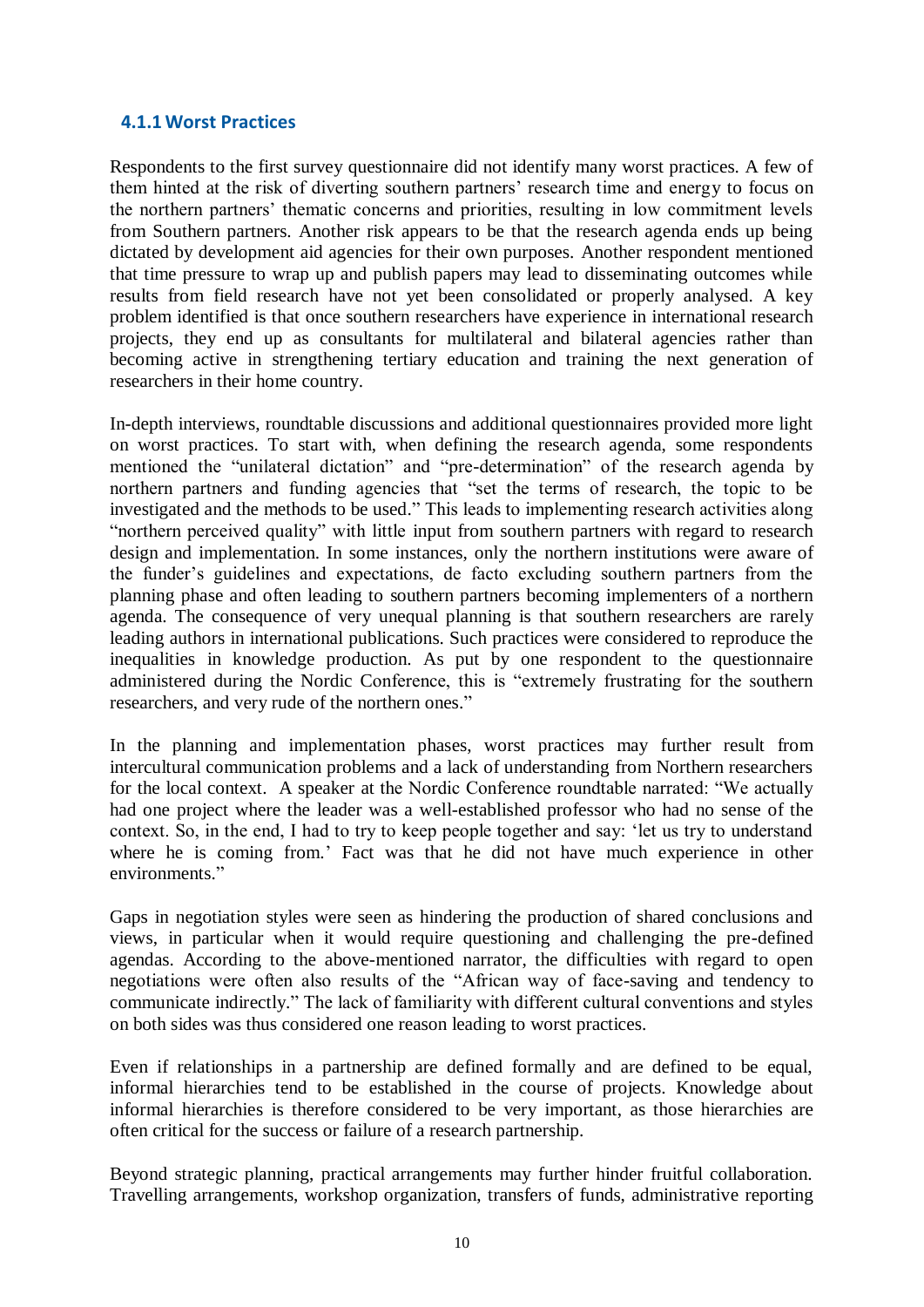and the like form a large part of the collaboration. In regard to administration, worst practices have been identified on both sides. Southern institutes sometime consider the northern university bureaucracy as "a mess which leads to delay in payments and agreements", and the southern administrative capacity is considered low from a western point of view. Research partnerships are often negotiated by researchers who have strong academic capacity but might lack in-depth understanding of the international standards of financial management, for example. Often, the administrative issues are side-lined from the discussions and occur only at later stages as 'fixed top-down instructions' from the donor to the northern and, passed on to the southern institutions. The lack of possibility to adequately budget for administrative support was considered a basis for many worst practices. "If everything, including ordering the plane tickets and booking hotels has to be done by the academic staff, things do not really work very well," reflected one of the participants at the Nordic Conference roundtable.

The restrictive visa regime of the EU Schengen area was mentioned as a major obstacle, especially for southern students but also sometimes for southern researchers. Additionally, the administrative problems that come along with receiving research funding from different sources were mentioned. If a southern institute partners with a number of northern institutes with funding allocated from a variety of donors, it has to cope with a variety of reporting guidelines and administrative rules. As a potential solution, the representative of the funding agency at the Nordic Conference roundtable suggested that more work should be done in northern and at least in Nordic countries in order to harmonize procedures and coordinate initiatives.

Other worst practices mentioned were connected to the commitment and context of the southern researchers. There were observations how, due to the economic needs, southern academics were involved in too many research and consultancy projects, and it was hard to devote time to and focus on any particular research projects. Additionally, the tendency of the experienced southern researchers and team-leaders to leave in the middle of the projects and undertake new employment in other institutions such as the World Bank, was considered a hindrance to successful implementation of partnership. Finally, double financing (i.e. one project is financed by two or even more donors is an issue because donors are often unaware about the financing activities of other donors).

#### <span id="page-11-0"></span>**4.1.2 Best Practices**

Many best practices are, obviously, the flip coin of worst practices. In our initial survey, the respondents provided much more information on best than on worst practices, as listed in Box 2.

#### **Box 2: Example of best practices mentioned in the survey**

- 6x: Joint scientific works based on common interests and agendas
- 6x: Establish overall mutual acceptance of terms of reference
- 4x: Sufficient funding
- 3x: Clear institutional arrangements
- 3x: Begin project with a training workshop or conference
- 3x: Establish long-term cooperation
- 3x: Ensure that research outcome ownership is shared with stakeholders in the South
- 2x: Avoid reducing southern partners' contribution to data gathering
- 1x: Frequent contacts
- 1x: Work with broad teams of southern partners not just one individual per organization
- 1x: Work with individuals rather than institutions
- 1x: Trust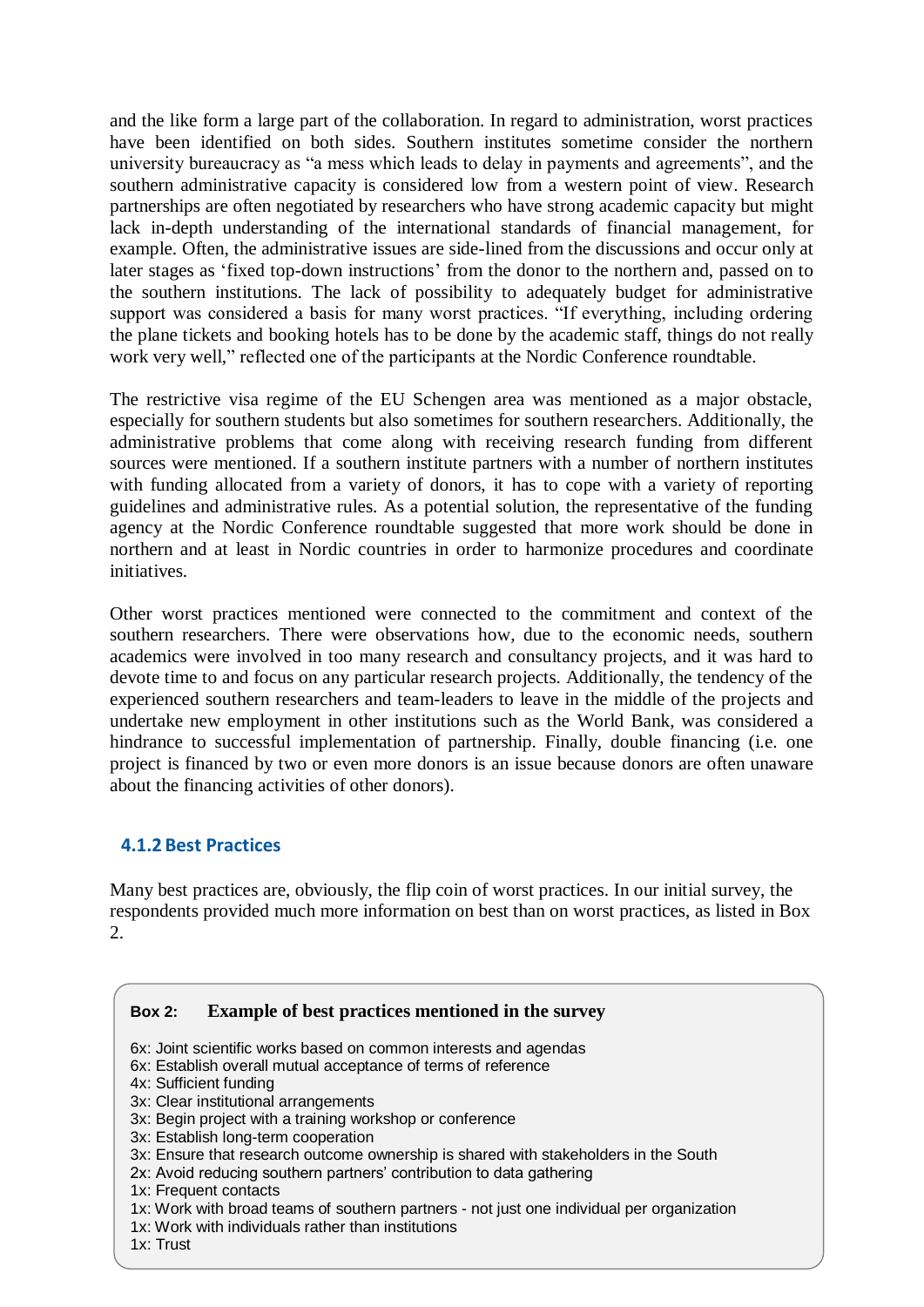In the interviews and roundtable discussions similar sets of best practices were identified. Building joint research agendas and "a shared vision from the start" while being "explicit about the diverging interests expectations and objectives" in order to reach the "joint identification of the research topic" were mentioned as good practices in the planning phase. In practice, seed money for exploratory meetings and joint research design appears critical. This allows researchers to meet several potential partners and seek the best suited ones. It helps to avoid contracting researchers before getting to know them.

Best practice during implementation included frequent visits both ways, including training workshops in the North and South. "I have been involved in a very good project of an international graduate school that included lecture modules in both northern and southern countries, and exchange of researchers for 3 to 6 months, plus co-operation, in order to strengthen responsibility in supervision" (questionnaire at the Nordic Conference). Southern researchers should be given both "responsibilities and credits" and visibility in international platforms.

Several interviewees insisted on the fact that roles and responsibilities should not only be clearly defined, but accompanied by an explicit dispute settlement mechanism: how to disagree knowing that "power and culture" will influence negotiations. Trust and transparency have been highlighted as preconditions. Additionally, intercultural sensitivity is required beyond the sole scientific expertise. One interviewee saw the partnerships as a "Flexibility Lab", being a space for mutual learning and experimenting. Understanding each other's research-related social, political and cultural environments has been highlighted as crucial. "Be it a research project or an institutional university partnership involving capacity building, contextual issues matter. Many times we assume that we know the problems, but we do not know the nuances," reflected one of the participants during the roundtable at the Nordic Conference.

Some funding agencies have sought to empower southern research institutions by giving them the choice to select their northern partners before submitting proposals. Such research agendas also include PhD training programmes such as the so-called sandwich programmes whereby southern PhD candidates have two supervisors from the start – one in the North and one in the South – and spend at least one semester in the northern research institution. The objective is to enhance the critical mass of post-doctoral researchers in southern institutions who can benefit from "full intellectual autonomy from government or private sources" thanks to long-term support and partnerships that can be conducive to shared intellectual affinity. An existence of a common intellectual interest and academic curiosity was also mentioned to be a prerequisite for a successful research partnership.

There seems to be less time and money for research project design and negotiation. The funding available, both in North and South, seems to be more and more tied to the agendas of the funding institutions requiring an increasing number of publications at an increasing pace. Yet there are also positive feedbacks on that account. For example, a Tanzanian representative during the Nordic Conference roundtable mentioned a joint 5-year research project considering natural resource management with the Norwegian University of Life Sciences, Sokoine University of Agriculture and the University of Dar es Salaam. The academic results turned out to be far better than expected: "We planned 16 chapters in books, have already published 13 and 9 are in the pipeline; papers in peer reviewed journals: we planned 15 papers in peer reviewed journals, published 8 with 9 in the pipeline, and so on and so forth."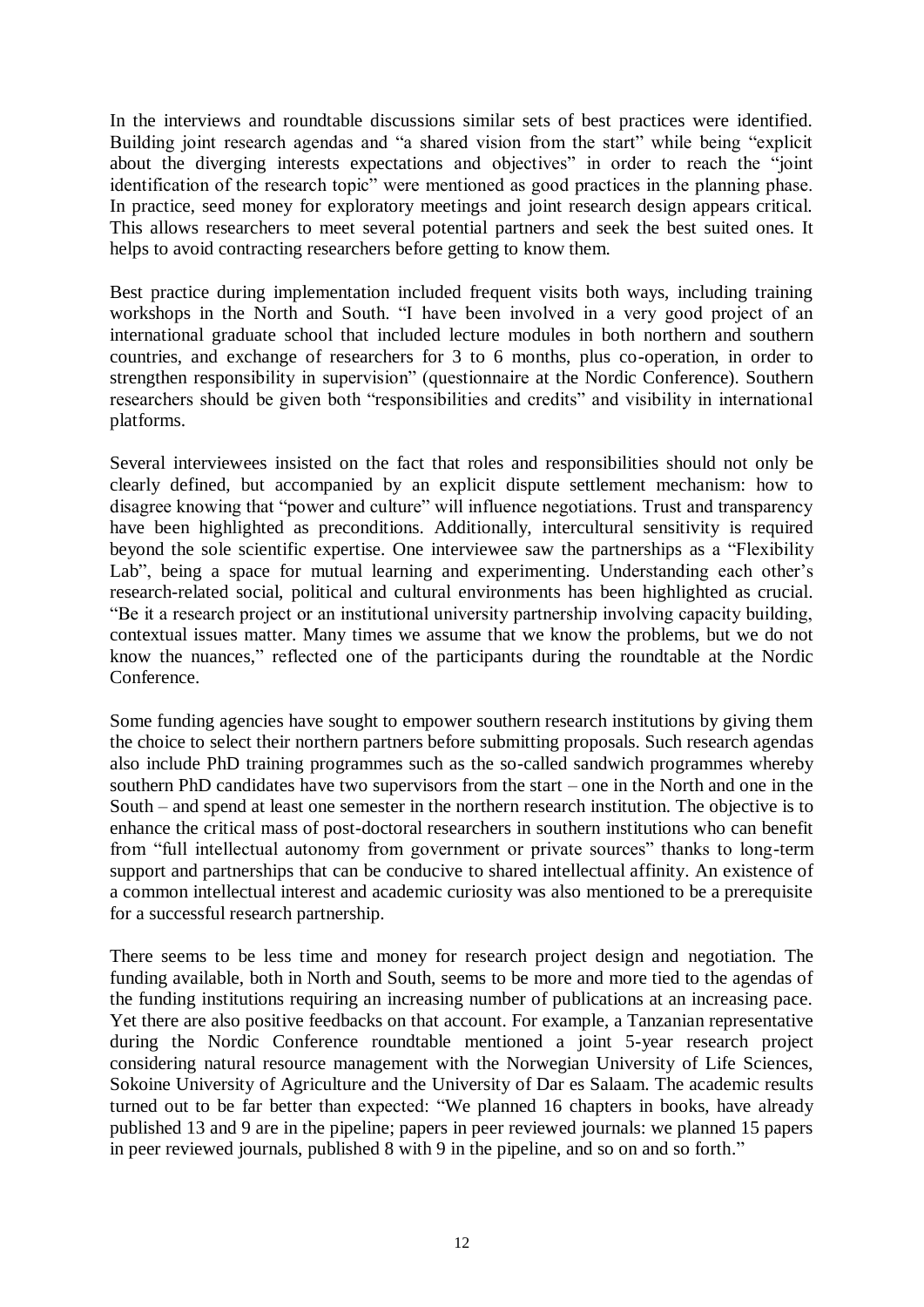Another example of successful, equitable partnership is provided by the Ifakara Health Institute in Tanzania and the Swiss Tropical and Public Health Institute in Basle. Over four decades of dense collaboration, a whole generation of Tanzanian researchers developed cutting-edge research on malaria in particular. They have published and co-authored a whole set of papers in top journals such as *The Lancet*. This has led to a de facto leadership in the production of insecticide-treated bed nets and the development and testing of a new malaria vaccine in Tanzania. In both cases, the recipe involved long-term relationship, common interests leading to high inspiration and mutual benefits.

<span id="page-13-0"></span>However, our interviews show that such successful collaborations are unfortunately quite rare today, as discussed below when looking at power relations permeating research partnerships.

### **4.2. Power: Interests, Knowledge and Funding**

"*Equality is important, but can it really be realized in Northern-Southern partnerships? The conditions for an equal partnership are not really present today.*" (Questionnaire in the Nordic conference)

Reviewing best and worst practices highlights the struggle for more equal and effective North-South research partnerships. Our findings point to a few key issues embedded in unequal but changing power relations, where interviewees recognized that partners from emerging economies tend to be more assertive in negotiations than their peers from lowincome countries.

#### <span id="page-13-1"></span>**4.2.1 Whose 'Excellence' Counts?**

While it is easy to affirm that research proposals should be based on common interests and make use of complementary expertise, power dynamics define what counts as expertise and quality. Interviewees indicated the tensions embedded in the conflicting objectives of achieving policy impact in the South, research excellence as measured by different benchmarks, and sustaining individual and institutional capacities.

In practice, the debate on excellence experiences the same power dynamics familiar in development cooperation where the northern actors – already positioned in the space of 'excellence' – are expected to assist southern partners in approaching the threshold of excellence. An example from the University of Dar es Salaam exemplified the difficult situation in which PhD students can find themselves when their home university requires a PhD thesis in a form of a lengthy monograph while the northern partners require a set of essay papers published in peer-reviewed journals. One researcher from the South echoed the perception of unequal expertise: as "scientific capacity is low, we usually use northern researchers to provide scientific excellence."

A representative of an African university at the Nordic Conference roundtable further reflected on the need and opportunity to improve institutional capacity through research partnership: "In the way excellence in universities is explained, African institutions in particular are far from excellent. In my view, the partnerships would have failed if in the end, they would have left universities in the same position." Another participant however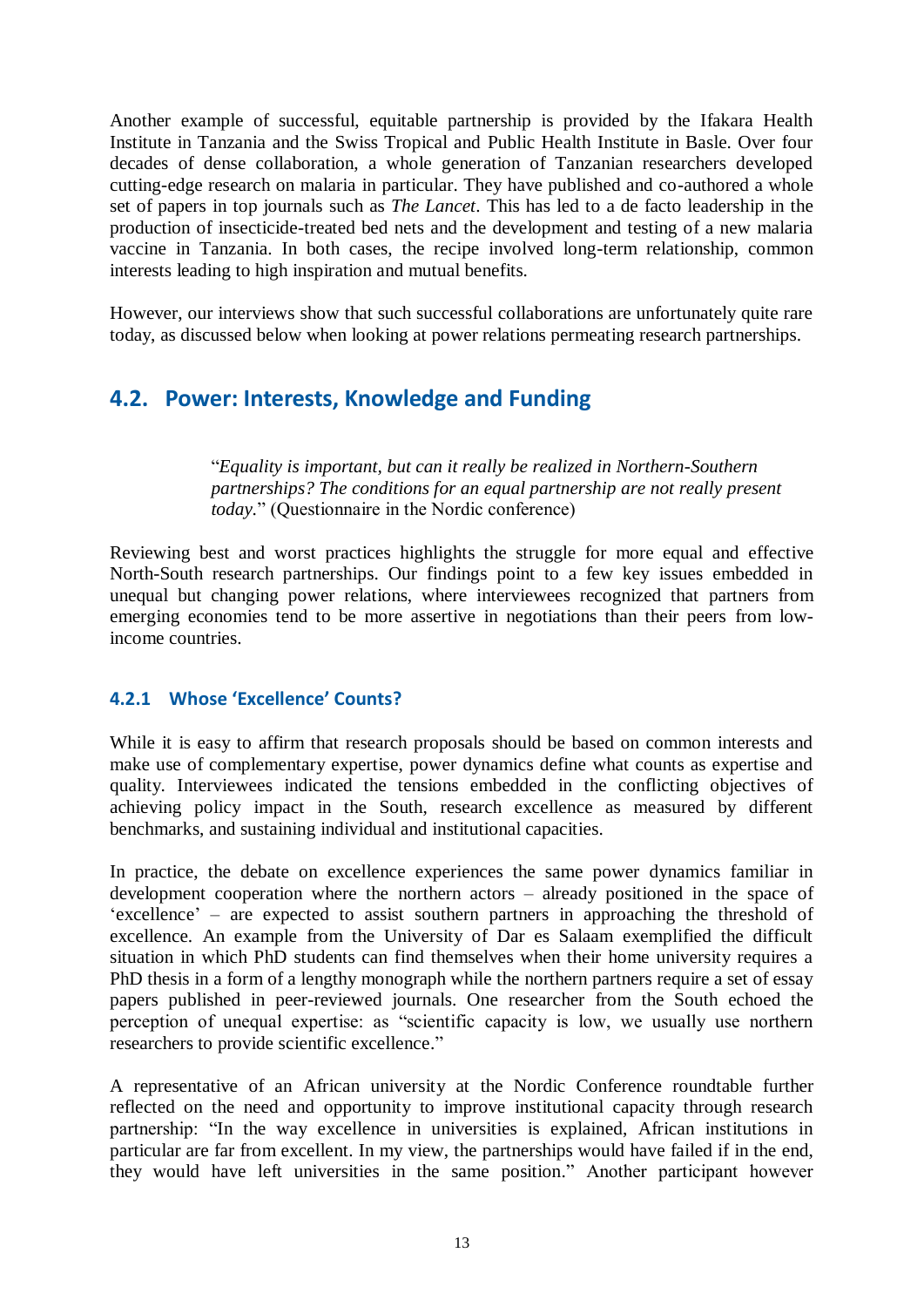questioned: "How do you maintain or create space for home-grown academic agendas while pursuing what the northern partners believe to be excellent?"

Representatives of funding agencies argued that combining the pursuit of academic excellence and capacity building requires southern institutions to "define and develop strategic partnerships around their own strengths or areas in which they want to develop their capacity." This obviously means focusing on issues and sectors that are not only relevant to southern research institutions, but that further meet a criterion of 'societal relevance'.

Some interviewees argued that, in practice, building capacity AND doing research is too much for one partnership project: either you concentrate on one, or on the other. Moreover, a southern partner argued that projects often have to fit into the curricula of northern partners which create 'research orphans' – issues that might be crucial for southern partners but do not fit into northern research agendas. The same interviewee from the South saw a problem with scholarships which may pre-determine the choice of southern students: "They choose those studies and fields according to financing and not according to their (or their countries') interests<sup>"</sup>

#### <span id="page-14-0"></span>**4.2.2 The Devil is in the Details: Resources and Timelines**

Beyond substantive research issues, partnerships are fraught with administrative hurdles and uneven resource constraints. Lack of resources constrains the building of a research culture in developing countries, where leading researchers easily turn into consultants out of necessity and opportunism. As stated by an African scholar: "because of low salaries, the professors and researchers will not easily have the research culture found in northern institutions. For example, how can we avert moonlighting, which is the apparent focus of professors when they have to earn their living [outside university]."

Poor infrastructure, electricity cuts, slow internet connections are well-known limitations for conducting efficient research collaboration, even if it is true that internet access is improving quickly. Lack of funds to access journals and scientific exclusivity of initiatives such as ISI-Web of Science were mentioned as aspects that hinder the access of southern researchers to the latest academic knowledge production, and is not conducive to valuating outlets and areas in which southern scholars are most likely to publish.

Besides resource constraints in the South, short-term funding cycles and work contracts imposed by northern partners often lead to tight schedules with little or no time for negotiating the terms of collaboration: "I think the main enemy of the collaboration is the clock, the rush we are pushed into, we do not have time to really discuss in the face of tight deadlines," reflected one of the participants in the Nordic roundtable. This has arguably worsened with the trend to condition funding of northern universities and salaries according to number and types of publications.

Power dynamics in research partnerships are obviously related to the funding relationship: "The North funds and the South receives, the North imposes the research agenda," stated a member of the audience at the Nordic Conference. There was an urge to move towards more equal relationships in regard to funding: "Local and regional commitments, in-kind and/or cash, is absolutely necessary to speak of." African representatives suggested that there should be increasing possibilities to generate southern research funding, which now happens in many emerging economies.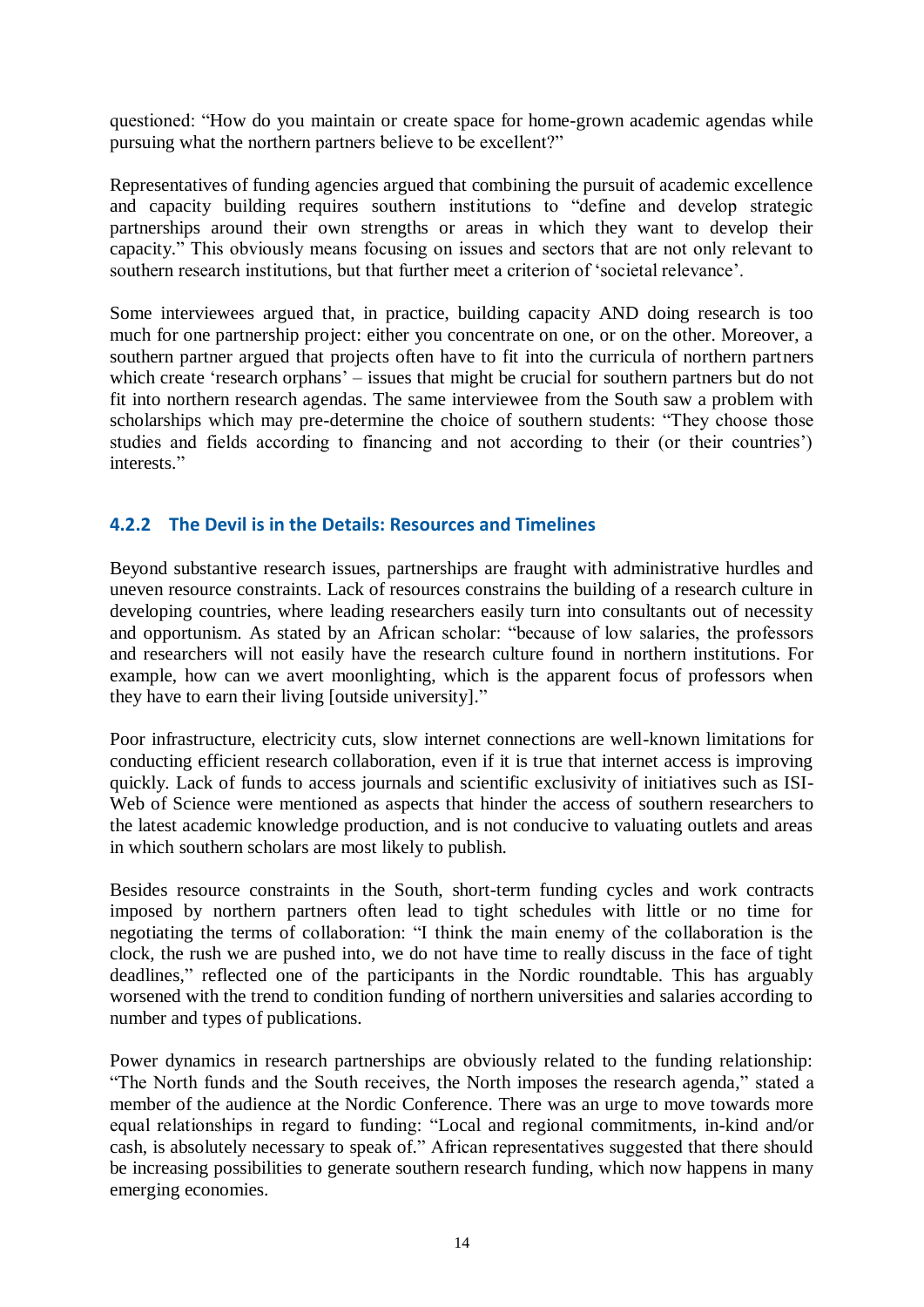Administrative hurdles and financial reporting requirements have also been mentioned as mounting barriers to fruitful collaboration. Several interviewees called for capacity building beyond the substantive research agenda to include administrative and financial management capacities in order to equip southern partners with greater autonomy in managing large research projects.

#### <span id="page-15-0"></span>**4.2.3 Addressing Power: Transformational Research and Global Issues**

As one of the interviewees argued, there is no such thing as a-political research. Partnerships are embedded in a web of power relations while development-oriented research often implies conflicting and contesting objectives between scholars, aid agencies and development practitioners. The enabling environment for equal research partnerships requires deconstructing the so-called global agenda that currently is largely driven by the North. One of the interviewees suggested a framework of transformational research which focuses on global public goods and calls for fair, integrative partnerships rather than philanthropic ventures. The technical assistance paradigm, which seems to be quite strong in many institutional partnerships, should be left to the past and the real engagement with the joint production of global public goods should be the way to perceive the partnerships.

The very notion of transformation relates to evolving power relations and structures. Improving prevalent North-South research partnerships requires challenging some of the former foundational assumptions. Notions such as the North and the South should be revisited, if not abandoned altogether. As put by a participant in the EADI roundtable in Rome: "The North/South dichotomy and the traditional concept of development are becoming obsolete. They should be replaced by a global move toward addressing issues of inequity and social justice worldwide, combined with a focus on global challenges."

The trend towards such global research was seen in some of the new funding schemes. For example, the representative of the Academy of Finland described a few new initiatives especially with emerging economies such as Brazil and South Africa where the funding comes both from the North and the South. Consequently, the agendas and rules are better examples of merging the different interests and aims. However, many stated that a lot of the current new initiatives such as *Horizon 2020* seem to be quite Eurocentric and as such are not facilitating new forms of global research.

As in any transformational effort, the first step might be to acknowledge the effects of different historically formed power relations on research partnerships. In order to address changes within such relationships, the academics and funding agencies should be ready to discuss the elephant in the room. This is exactly what the academics participating in the survey, interviews and round-tables have done. However, it should be noted that, for example, the difficulty to report 'worst practices' in the open survey questions and some of the 'no comment' replies in the interviews to similar questions might reflect exactly the effects of the North-South-funding and agency-academics-development aid nexus where successes rather than challenges are likely to be reported and performed.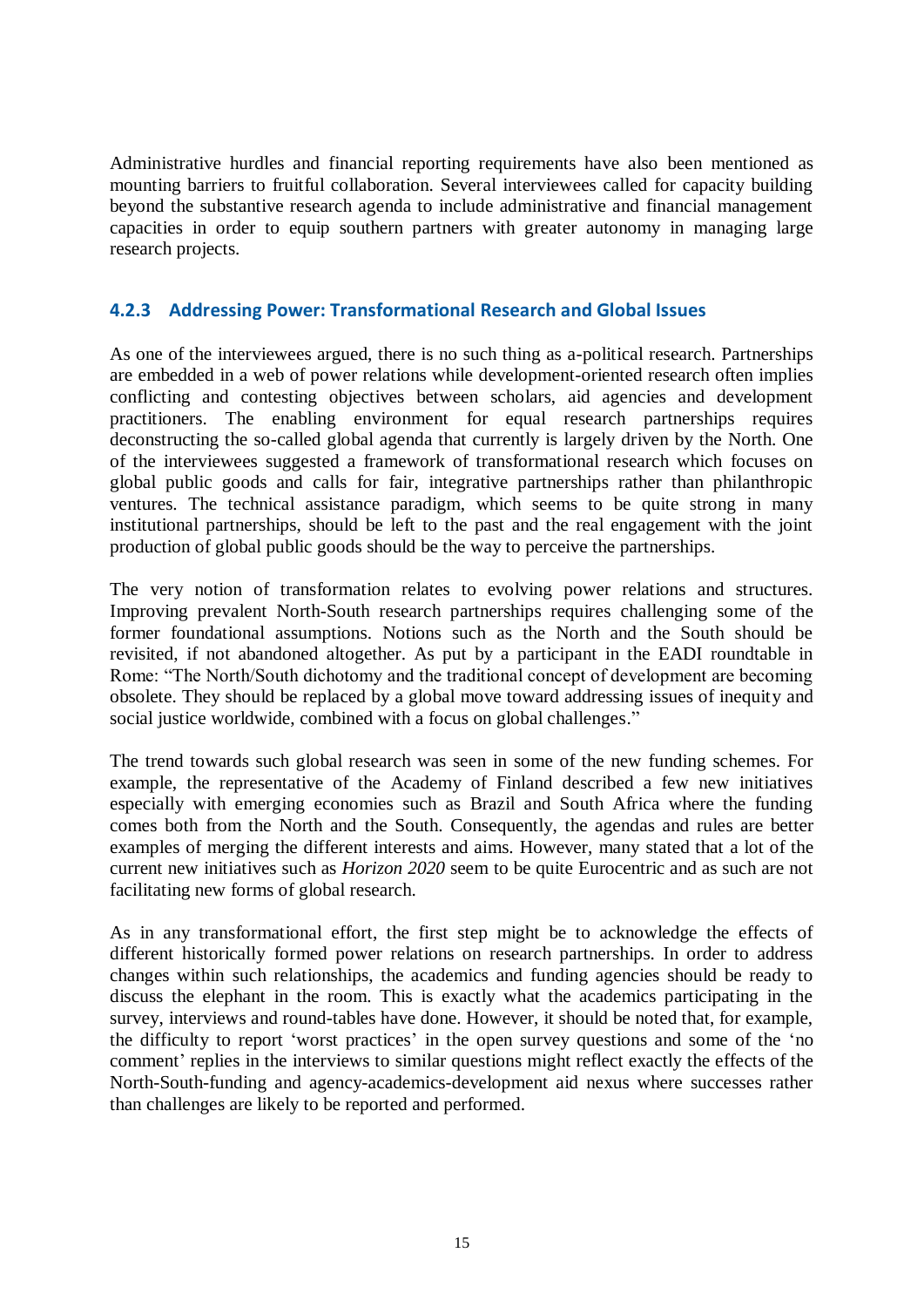# <span id="page-16-0"></span>**5 Conclusion**

Our study has highlighted key ingredients of equitable and effective North-South research partnerships: long-term commitments, mutual interests and shared benefits based on a research agenda that is jointly negotiated. This is made particularly challenging in partnerships where funds are typically transferred from northern to southern institutions, often mediated by a third party such as a northern or multilateral donor agency with its own agenda. Modern communication and information technologies allow reducing some of the gaps generated by geographical distance. Yet, they cannot do away with the historical, political, economic and social dimensions of research partnerships. Objectives and administrative arrangements have been set primarily by donors, which often remains standard practice today.

Funding tends to be project-bound, which makes any serious attempt to build long-term relationships difficult. And successful partnerships are first and foremost the product of strong relationships between individuals rather than just between institutions, which is fine as long as it does not endanger the scope and sustainability of institutional capacity building.

Interestingly, successes seem to be more frequent when dealing with applied research geared toward the development of technical 'solutions' – for instance in the area of health or civil engineering – than in the case of more fundamental research in social sciences writ large. A few cases in the environmental and health sectors show that success rested on a few key ingredients: mutual interests between northern and southern research institutions in addressing pressing research issues to 'solve a problem', long-term institutional relationships and generous funding. Such partnerships produced solid, joint scientific outputs in top journals, suggesting that academic 'excellence' needs not to come at the expense of institutional nor individual capacity building. Yet, capacity-building efforts sustained over the long run seem to be key to the academic excellence of joint research outputs. From our limited set of interviews, there were fewer success accounts from less applied, more critical development research. This definitely deserves deeper investigation.

All in all, our findings echo the controversies related to the partnership paradigm in the aid effectiveness literature. There is a broad consensus at the discursive level in favour of more balanced partnerships, both out of a normative and an instrumental concern. Actual practice does not live up to the stated ambitions. Basic contextual issues and cultural sensitivity remain central to the success of North-South research collaboration, as is the need to explicitly address the issue of power relations in development research. Under the drive of global studies and the global public goods agenda, many research institutions that had no previous exposure in North-South collaboration are joining in. As this working paper highlights, past experiences can help new actors to avoid falling into the old bias and traps well-known to those who have been active in this field over the past decades.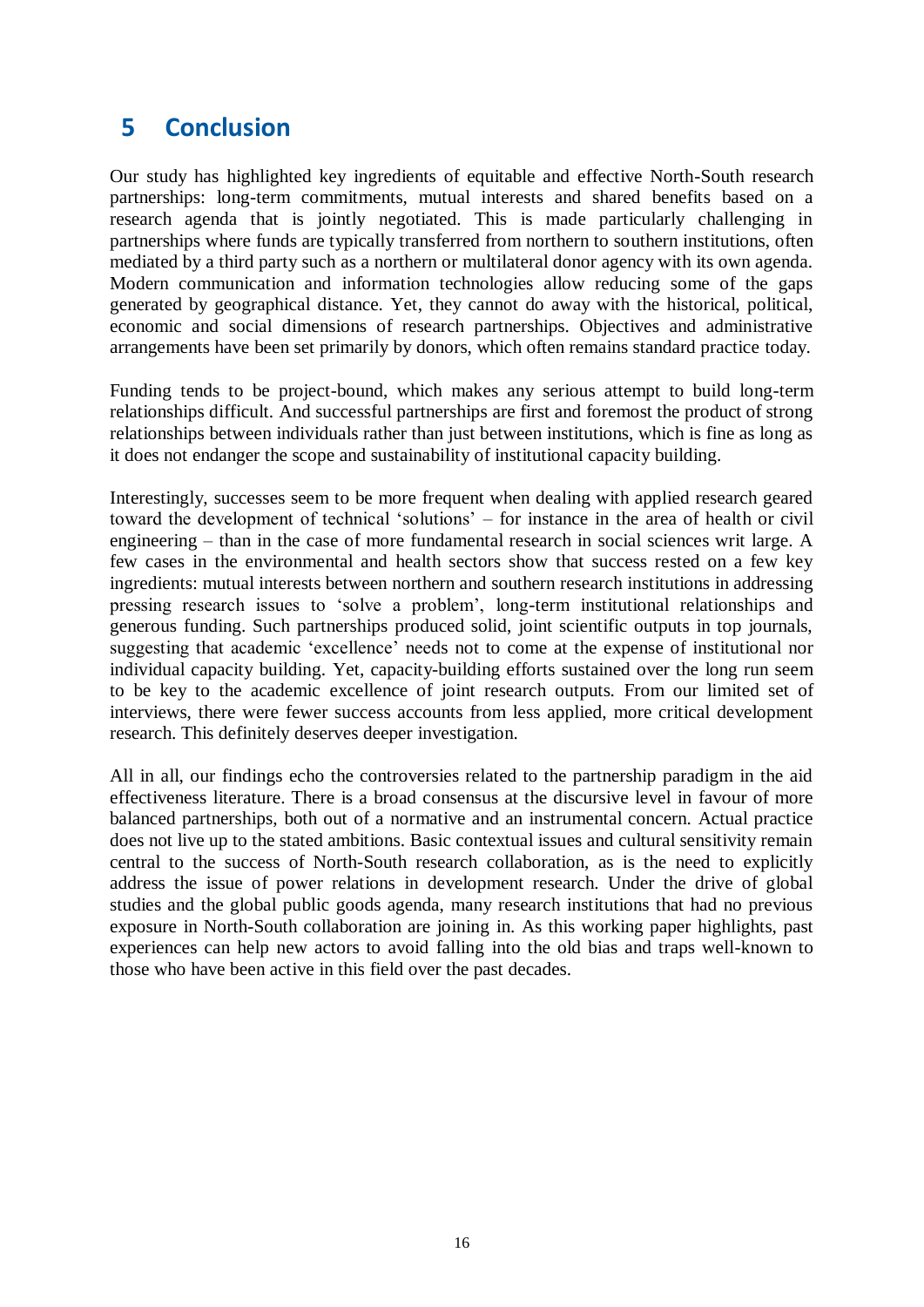### <span id="page-17-0"></span>**Bibliography**

- Ashman, D. (2001) Strengthening North-South Partnership for Sustainable Development. *Nonprofit and Voluntary Sector Quarterly,* 30 (1), pp. 74-98.
- Baud, I. (2002) North-South research partnerships: an institutions approach. In: J. Bouma, H. Opschoor (eds*.) North-South research co-operation: comprehensives approaches to development and innovation*. Amsterdam: KNAW, pp. 51- 90.
- Bradley, M. (2007) North-South Research Partnerships: Challenges, Responses and Trends. A Literature Review and Annotated Bibliography. Ottawa: IDRC.
- Brinkerhoff, J. M. (2002) *Partnership for International Development. Rhetoric or Results?* Boulder: Lynne Rienner Publishers.
- Carbonnier, G. (2010) Official Development Assistance once more under Fire from Critics. *International Development Policy | Revue internationale de politique de développement,* Vol. 1 – Africa: 50 Years of Indpendence, <http://poldev.revues.org/141> (accessed on 27 May 2014).
- Cornwall, A. (2007) Buzzwords and fuzzwords: deconstructing development discourse. *Development in Practice*, 17(4-5), pp. 471-484.
- Cowen, M. and Shenton, R. (1996) *Doctrines of Development*. London: Routledge.
- Eriksson-Baaz, M. (2005) *The Paternalism in Partnership. A Postcolonial Reading of Identity in Development Aid*. London: Zed Books.
- Fowler, A. (1998) Authentic NGDO partnership in New Policy Agenda for International Aid: Dead End or Light Ahead? *Development and Change*, 29, pp. 137-159.
- Fowler, A. (2000) NGO future: beyond aid: NGDO values and the fourth position. *Third World Quarterly,* 21(4), pp. 589- 603.
- Gould, J. (ed.) (2005) *The new conditionality. The politics of poverty reduction strategies.* London: Zed Books.
- Hately, L. (1997) The power of partnership. In: Hately, L. and K. Malhotra (eds.). *Between rhetoric and reality. Essays on partnerships in development.* Ottawa: The North-South Institute.
- Hauck, V. and Land, T. (2000) *Beyond the partnership rhetoric: reviewing experiences and policy considerations for implementing "genuine" partnerships in North-South cooperation*. Maastricht: ECDPM.
- Hossain, M. and Huagie, T. N. (1999) *Asymmetry or partnership? Finnish experiences with North-South research collaboration*. Helsinki: University of Helsinki, Institute of Development Studies, Policy Papers 2/1999.
- Kontinen, T. (2007) Partnership as a Network Form of Organisation. In: Katsui, H. & Wamai, R. (eds). *Civil Society Reconsidered. A Critical Look at NGOs in Development Practice*. Interkont Books 14. Helsinki: Institute of Development Studies of the University of Helsinki, pp. 129-142.
- Kontinen, T. (2003) Partnership and trusteeship in management of development co-operation projects. Case of Finnish NGO development co-operation in Tanzania. In: Kontinen, T. and M. Seppänen (eds.) *Development – concepts, policies and practices. Essays in the memory of Michael Cowen*. Helsinki: Finnish Society for Development Research.
- Lewis, D. (1998) Development NGOs and the challenge of partnership: Changing relations between North and South. *Social Policy and Administration*, 32(5), pp. 501-512.

Mancuso-Brehm, V. (2004) *Autonomy or Dependence? Case studies of North-South NGO partnerships*. Whiltshire: INTRAC.

- OECD-DAC (1996) *Shaping the 21sts century: the contribution of development co-operation*. Paris: OECD.
- Pearson, L.B. (1969) *Partners in Development*. Report of the commission for international development chaired by Lester B. Pearson. New York: Praeger.
- Robb, C. (2004) Changing power relations in the history of aid. In: L. Groves and R. Hinton (eds.) *Inclusive Aid. Changing power and relationship in international development*. London: Earthscan, pp. 21-41.
- Upreti, B., Zimmermann, A., Debele, B. and Cissé, G. (2012) *Partnerships in Development-oriented Research: Lessons Learnt and Challenges Ahead.* Kathmandu: NCCR North-South, South Asia Coordination Office.